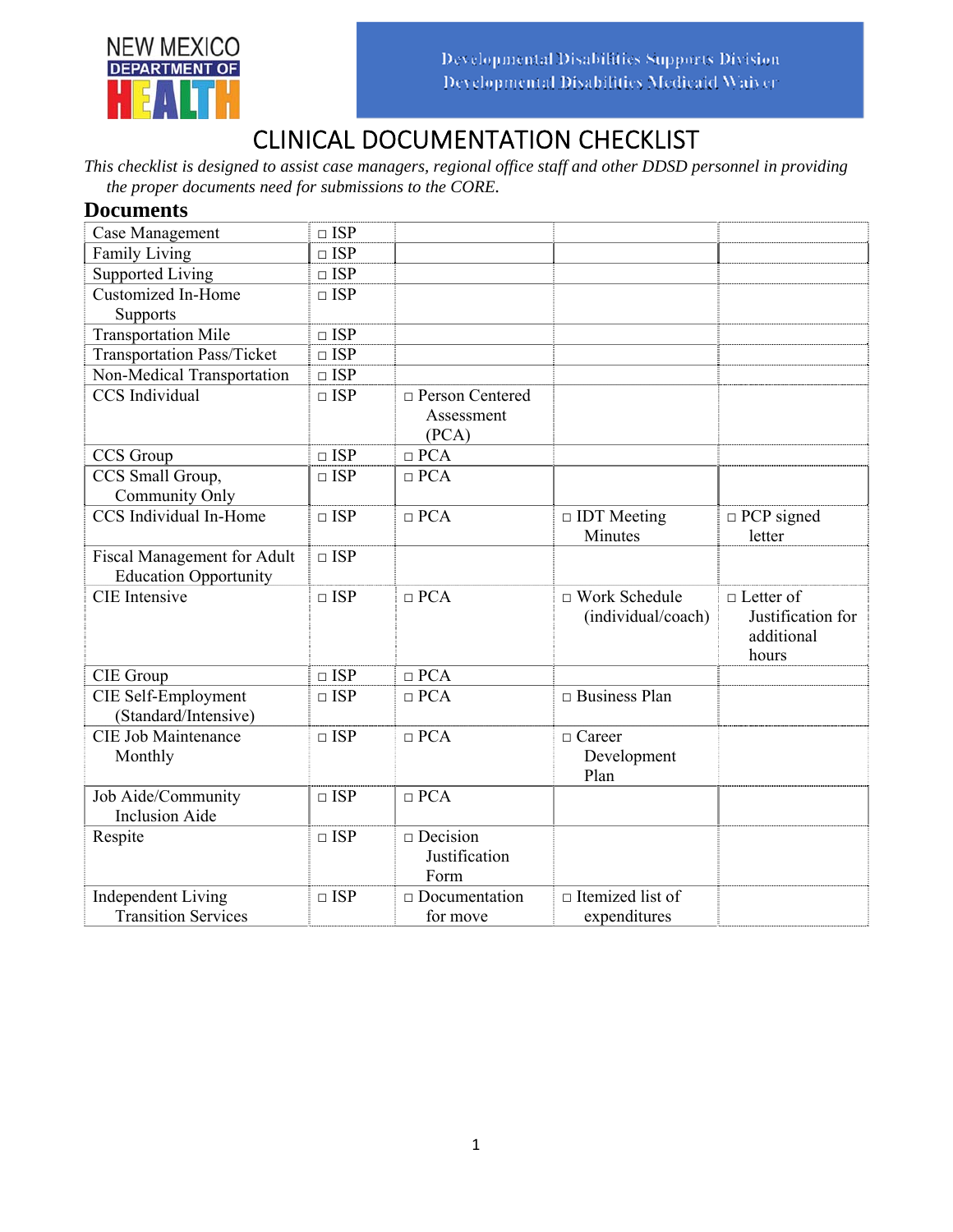

## **Behavior Support Consultation (Standard/Incentive)**

- $\Box$  ISP discussion/description of BSC services and referral box checked in Health and Safety Section
- □ BSCPAR: Completed form according to directions, authorized signature and dated, units match BWS  $\Box$  Risk Management Plan (RMP) if additional units are being requested under Step 9 and the Human Rights Committee (HRC) documentation if HRC is the justification for extra complexity units under Step 7
- $\Box$  Positive Behavior Support Assessment (PBSA): Review for justification, support BSCPAR, authorized signature and dated. (For complex cases PBSP, PRN Plan, Crisis Intervention Plan may need to be reviewed.)
- □ Positive Behavior Supports Plan (PBSP)
- □ Behavioral Crisis Intervention Plan (BCIP) *(if applicable)*
- □ PRN Psychotropic Medication Plan (PPMP) *(if applicable)*

## **Crisis Supports**

- □ ISP
- □ DDW Crisis Supports prior authorization memo or State General Fund Authorization memo of crisis staffing
- $\Box$  IDT minutes from crisis IDT addressing additional means of getting needs met other than increasing the level of staff, the reasons why increasing staff is necessary, why the current level of staffing is not sufficient and what the IDT has already exhausted, identification of the specific activities or occasions during which this additional support
- $\Box$  Proposed plan for fading supports
- $\Box$  Plan to stabilize the situation, including how crisis supports will be used for that purpose

## **Supported Living – Individual Intensive Behavioral Supports (SL-IIBS)**

- □ ISP
- □ PBSA
- □ PBSP
- □ Staffing Grid
- $\Box$  BCIP (if there is one)
- $\Box$  Ensure requested units are calculated correctly based on grid and budgeted accurately
- $\Box$  May include IDT meeting minutes reflecting the ISP discussion and agreement for the service, including the IIBS Staffing Grid, IDT minutes or ISP discussion and letter of justification

#### **Preliminary Risk Screening and Consultation (PRSC) related to Inappropriate Sexual Behavior (ISB)**

- $\Box$  Initial or Ongoing PRSC service delivery
- $\Box$  Initial or Annual Positive Behavior Supports Assessment (PBSA) if applicable
- □ Current Positive Behavior Supports Plan (PBSP) if applicable
- □ PRSC IDT Meeting Minutes, PRSC Consultation Note, or PRSC Report Recommending Risk
- □ PRSC Report Recommending Risk Management Plan or Current Risk Management Plan

## **Socialization & Sexuality Education**

- □ Reference in ISP and must be Vision or Desired Outcome related
- □ Verification of Benefits Availability Form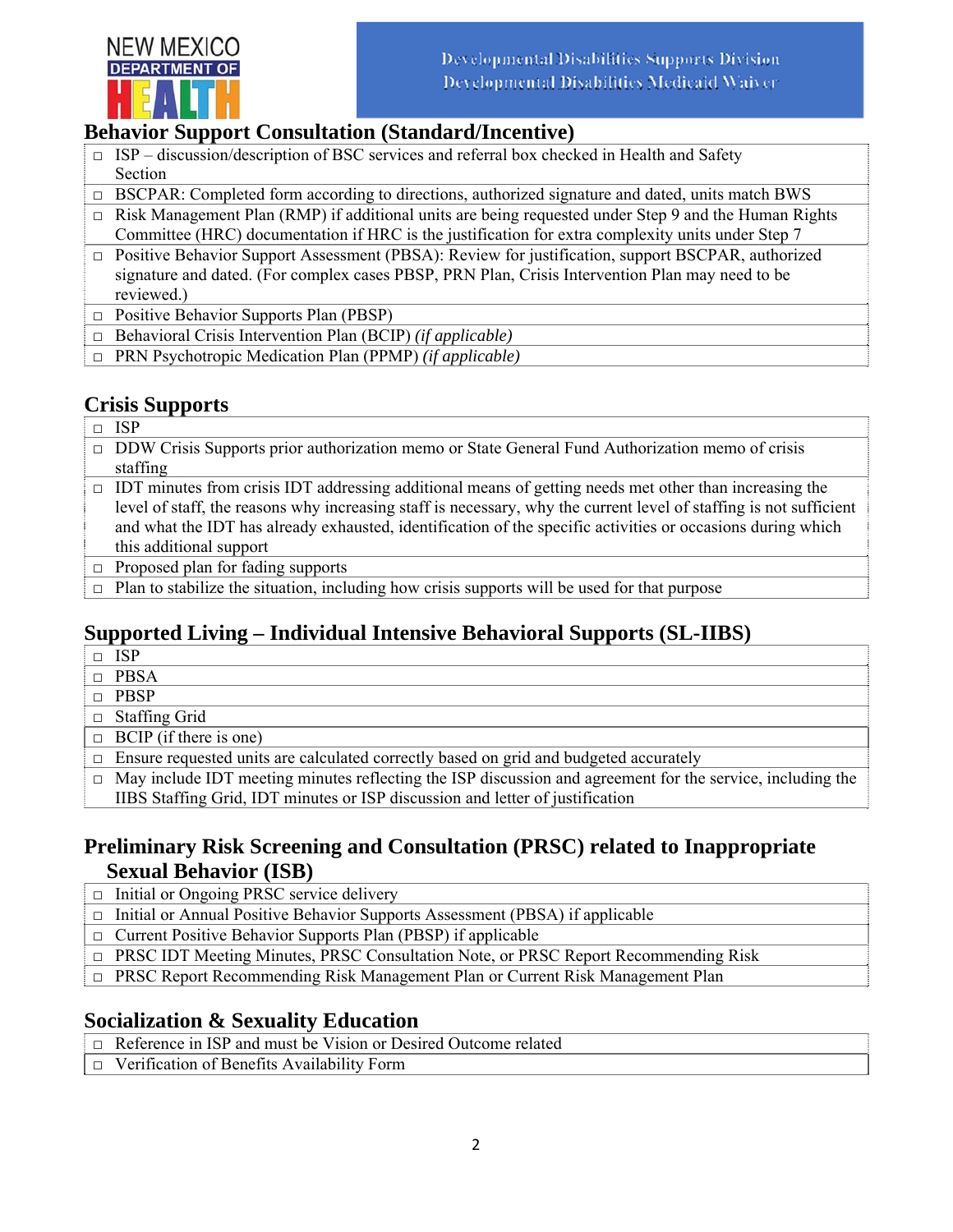

#### **Occupational Therapy (Standard/Incentive)**

- $\Box$  Annual ISP with therapy justification in the Health/Safety section
- $\Box$  Visions/outcomes supported by therapy goals and objectives
- $\Box$  Budget worksheet with units matching units requested on the TSPAR
- $\Box$  OT TSPAR, authorized signature with units matching annual budget worksheet
- $\Box$  DDW Therapy Documentation Form, authorized signature with all sections completed where units are requested
- $\Box$  Annual (initial or re-evaluation) OT evaluation, authorized signature with progress on current OT goals and objective *(optional)*

## **Physical Therapy (Standard/Incentive)**

- $\Box$  Annual ISP with therapy justification in the Health/Safety section
- $\Box$  Visions/outcomes supported by therapy goals and objectives
- $\Box$  Budget worksheet with units matching units requested on the TSPAR
- $\Box$  PT TSPAR, authorized signature with units matching annual budget worksheet
- $\Box$  DDW Therapy Documentation Form, authorized signature with all sections completed where units are requested
- □ Annual (initial or re-evaluation) PT evaluation, authorized signature with progress on current PT goals and objective *(optional)*

## **Speech Therapy (Standard/Incentive)**

- $\Box$  Annual ISP with therapy justification in the Health/Safety section.
- $\Box$  Visions/outcomes supported by therapy goals and objectives (not for CARMP only therapy)
- $\Box$  Budget worksheet with units matching units requested on the TSPAR
- $\Box$  SLP TSPAR, authorized signatures with units matching annual budget worksheet
- $\Box$  DDW Therapy Documentation Form, authorized signature with all sections completed where units are requested (not Semi-Annual Review section)
- □ Annual (initial or re-evaluation) SLP evaluation, authorized signature with progress on current SLP goals and objective and current speech and language function levels reported in the evaluation *(optional)*

## **Environmental Modifications**

- □ Documentation in the ISP under Health and Safety must have the needs documented
- $\Box$  IDT meeting minutes that the team is in agreement
- □ OT or PT Environmental Modifications evaluation (Note: if OT or PT not available, an alternative evaluator may be approved by the Regional Office)
- $\Box$  Itemized quote from construction company
- $\Box$  Home owner's signed and dated written approval
- □ DDSD Verification of Benefit Availability Form
- □ Secondary Freedom of Choice Form for the Environmental Modification service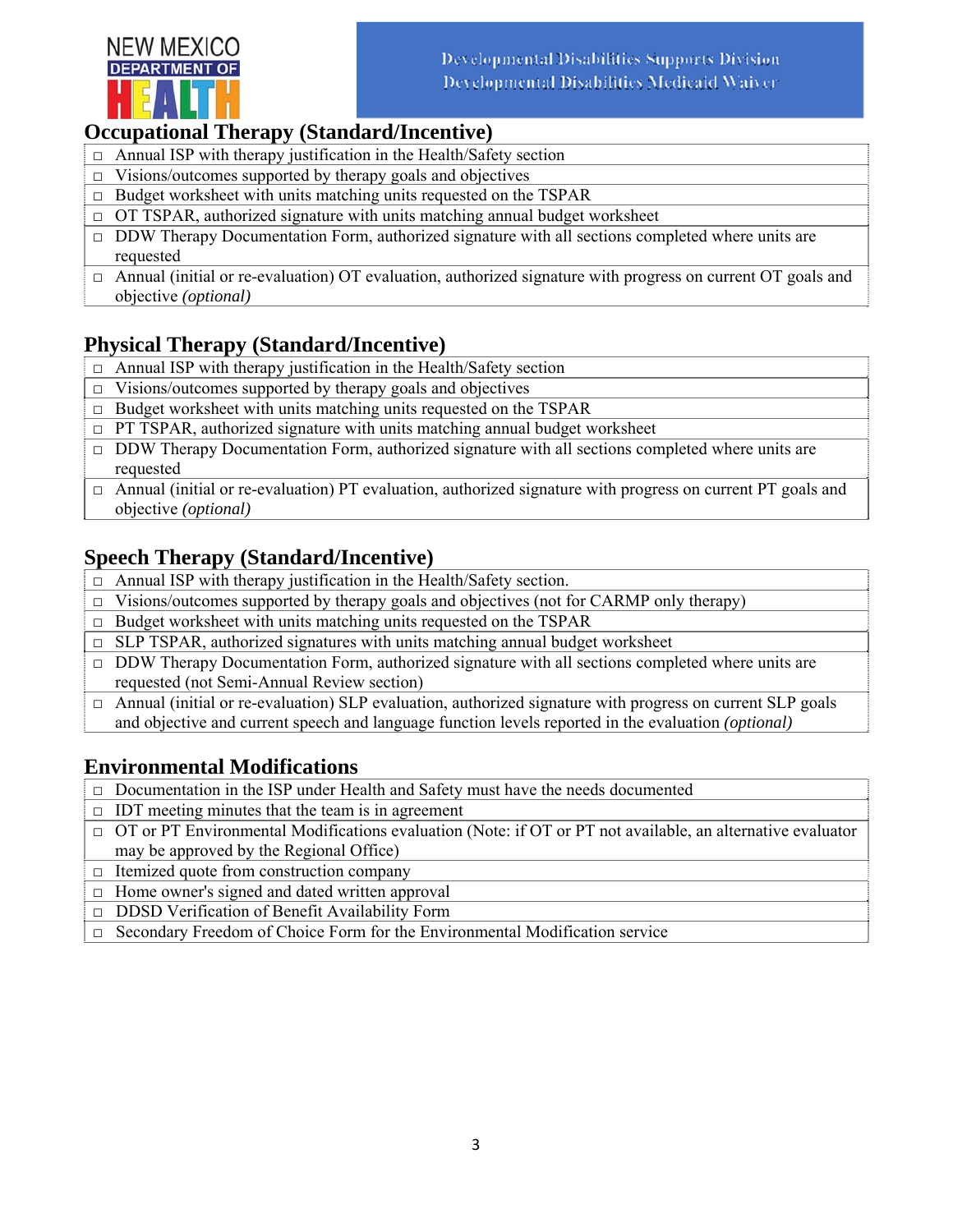

## **Non-Ambulatory Stipend**

- □ Assessment or documentation from licensed Physical Therapist, Occupational Therapist, Primary Care Provider, RN, or Specialty seating clinic that verifies the DDW recipient is non-ambulatory *OR*
- $\Box$  Assessment or documentation from the supported Living Provider indicating the need for additional staff support and how they will use the stipend *OR Request might be made for documentation of how much assistance is needed for transfers (i.e. Max assist of 2 persons)*
- $\Box$  Durable Medical Equipment evaluation regarding mobility services or Specialty Seating Clinic evaluation (*A DME evaluation would be complete only when new equipment is required. It could be 5 years or more between this type of evaluation) AND*
- $\Box$  Documentation from the Supported Living Provider indicating the need for additional staff support and how they will use the stipend

# **Personal Support Technology (Install, Monitor & Maintenance)**

- $\Box$  Service must be related to a Vision driven outcome to increase independence in the community or place of residence with the potential to decrease paid staffing needs
- $\Box$  A written justification addressing the need for the services that outlines how PST will support increased independence
- $\Box$  Human Rights Committee approval is needed if device impacts the person's privacy, IDT meeting minutes with signature page and team's agreement
- $\Box$  IDT meeting minutes with signature page and team's agreement

## **Assistive Technology Purchasing Agent**

- $\Box$  Annual ISP with assistive technology justified in the Health/Safety section
- $\Box$  Must be related to a Vision-driven outcome in the ISP, such as increasing functional participation in employment, community activities, and activities of daily living, personal interactions, or personal safety during these types of activities
- $\Box$  AT application form with requested AT, shipping and processing fee included, not exceeding \$250. *If it exceeds \$250, is the person responsible for the difference noted on the application. Amount requested is the actual price of the requested item(s)*
- $\Box$  Annual budget worksheet matches the amount requested on the AT application

#### **Adult Nursing:** *(If request for over 48 units (base) then all documents below required)*

| $\Box$ ISP                                                                                                                                                                                  |
|---------------------------------------------------------------------------------------------------------------------------------------------------------------------------------------------|
| $\Box$ ANSPAR                                                                                                                                                                               |
| $\Box$ ECHAT                                                                                                                                                                                |
| $\Box$ ECHAT Summary                                                                                                                                                                        |
| $\Box$ MAAT                                                                                                                                                                                 |
| $\Box$ ARST                                                                                                                                                                                 |
| $\Box$ CARMP (if applicable)                                                                                                                                                                |
| $\Box$ Delegation Units – clear justification <i>within</i> the MAAT or ECHAT Summary OR a letter of<br>justification by RN ( <i>if applicable</i> )                                        |
| $\Box$ Coordination of Complex Conditions units requires "Justification Report for Coordination of<br>Complex Conditions" (Please refer to clinical criteria for full list of requirements) |